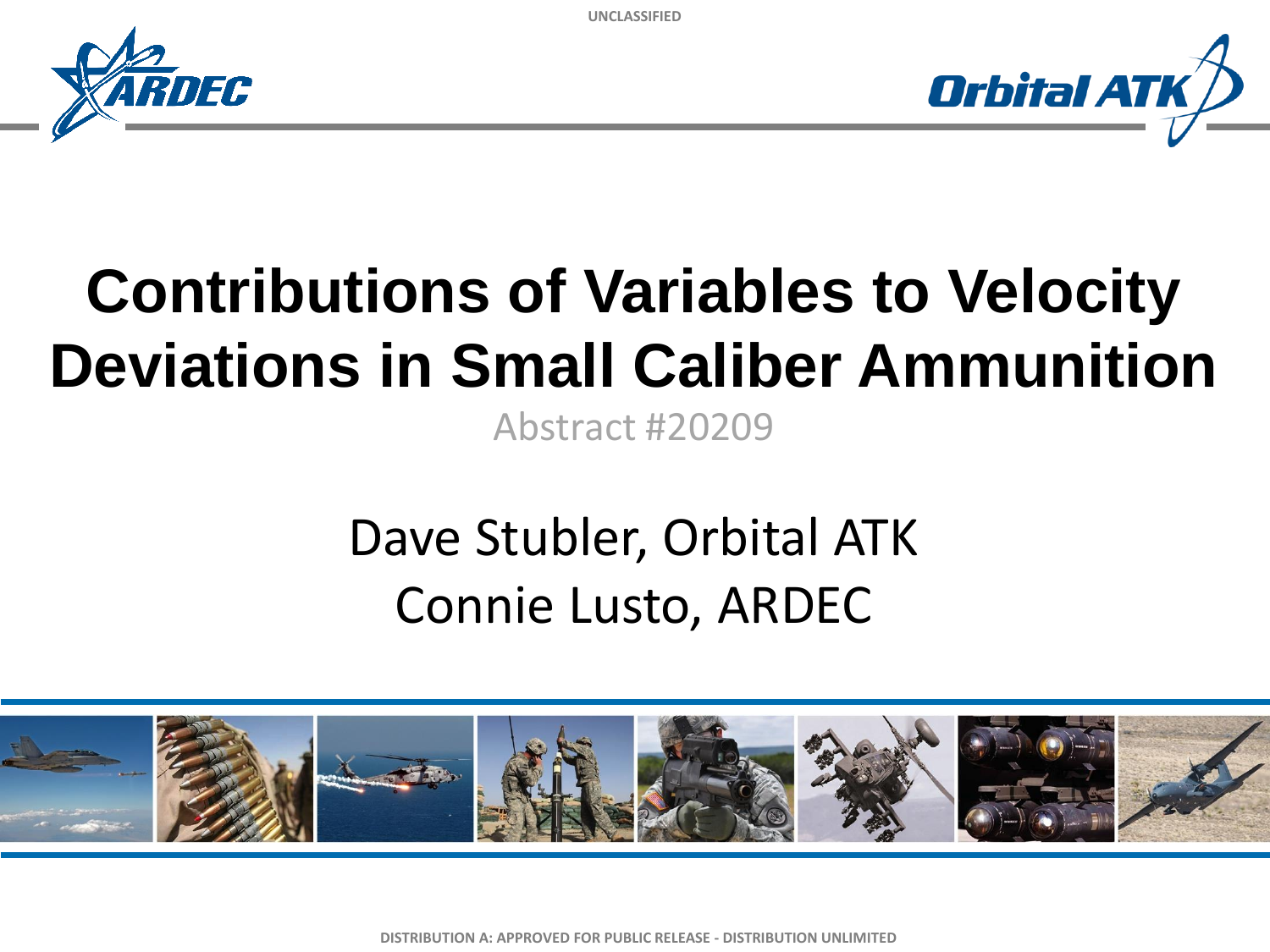

#### **Test Samples**



**5.56mm Reference Cartridge**  M855 Ball

**7.62mm Reference Cartridge**



M80 Ball **Caliber .50 Reference Cartridge**  M33 Ball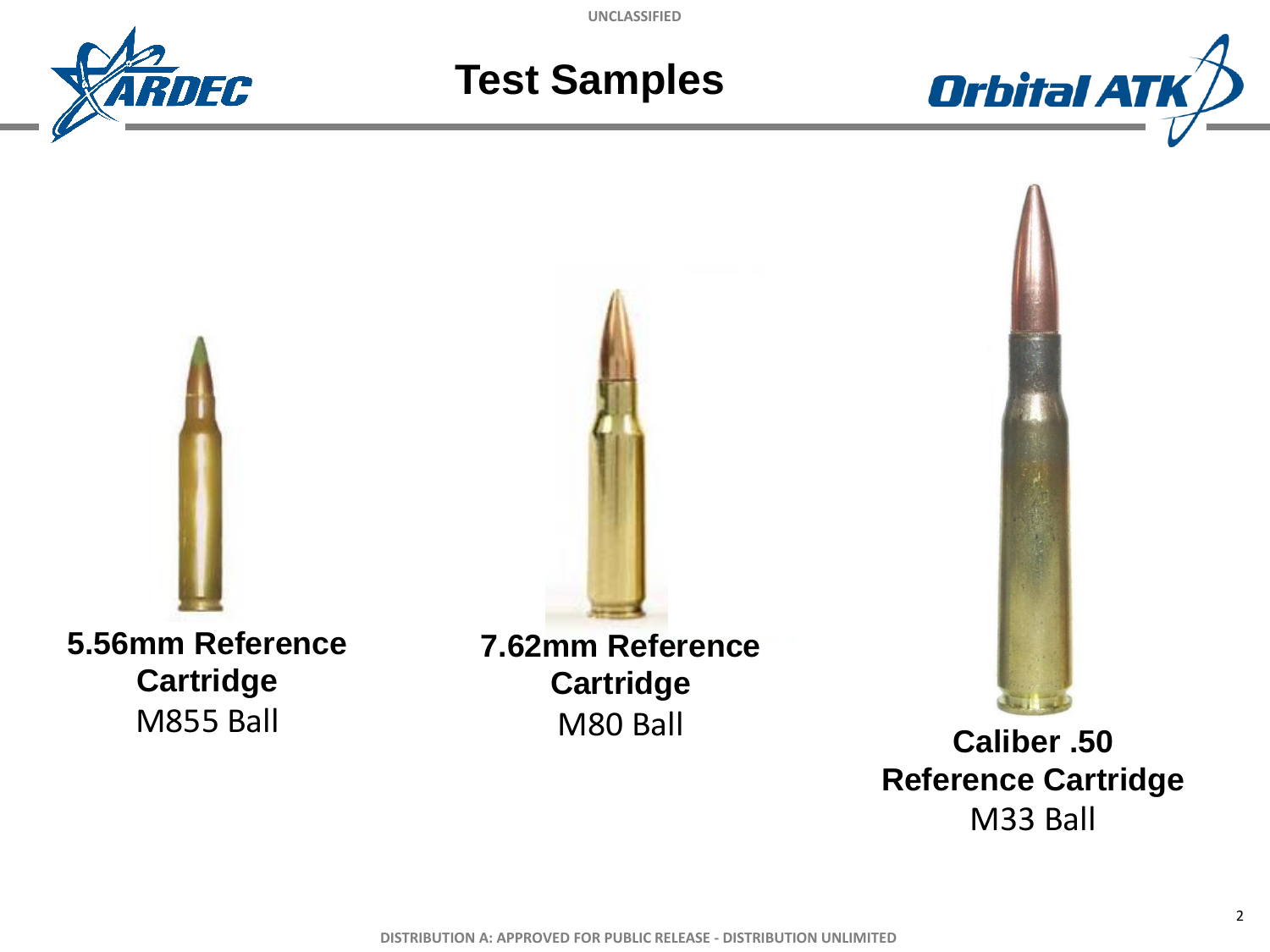



## **Reference Round Observations**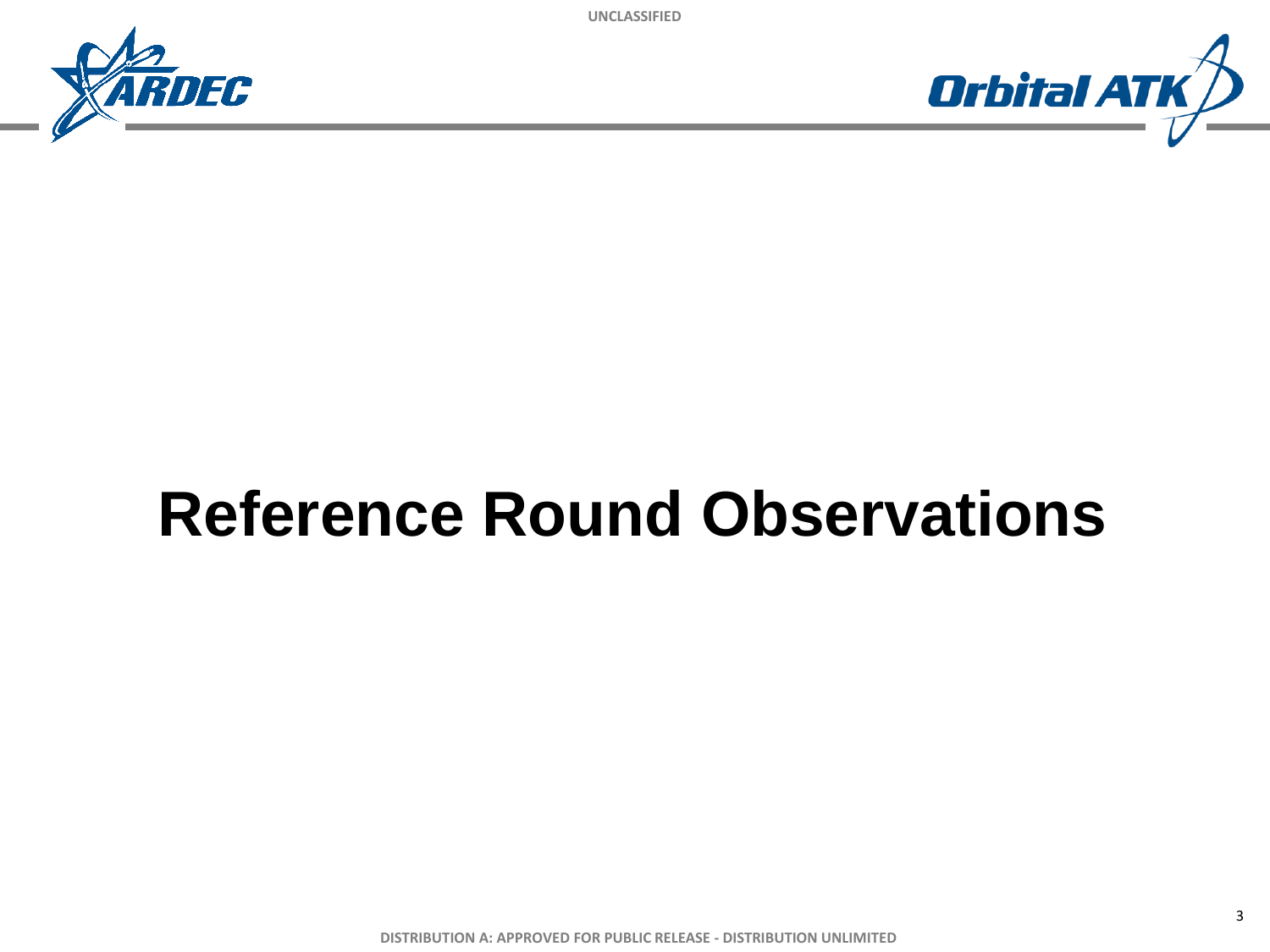

**Reference Ammunition**



### Manufacturing:

- Produced to minimize variation
- Single lots of subcomponents
- Single flow path through manufacturing
- Tightened manufacturing and qualification requirements

### Use:

- Used to verify weapon setup
- Shot on every weapon throughout its useful life
- Fired every day before testing
- Experiences varied seasonal/environmental conditions
- Typically lasts 3 to 5 years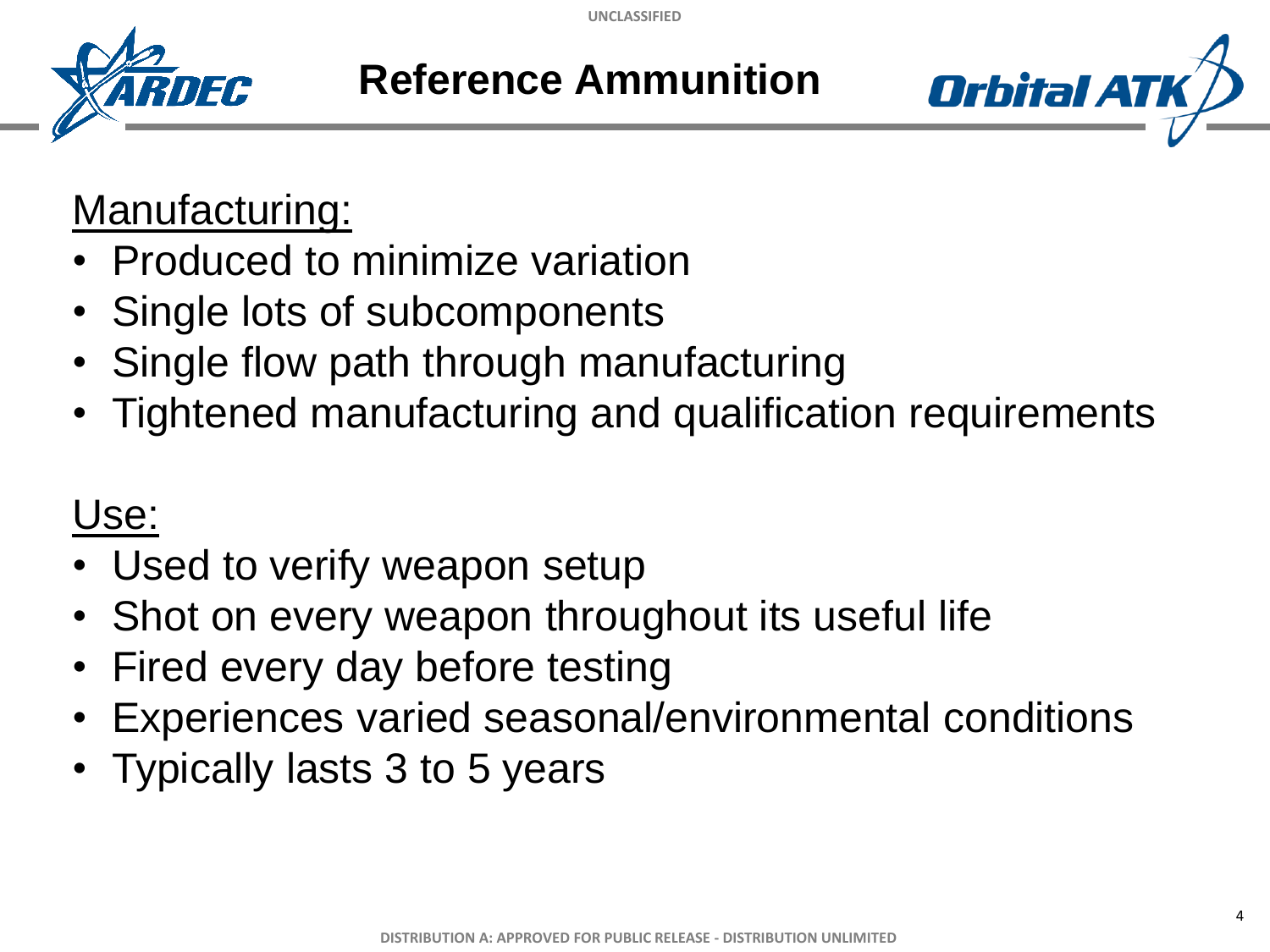

#### **Barrel-to-Barrel Differences**



- Lake City Ballistics Testing consumes hundreds of test barrels each year.
- Since the same lot of reference is shot through various barrels on each caliber, it is possible to evaluate barrel-to-barrel differences.

#### Method of Evaluation:

• Average uncorrected velocities were calculated for reference rounds fired on barrels containing between 100 and 300 rounds (cumulative).

- The following barrel-to-barrel variations were observed:
	- $\cdot$  5.56mm (M855) = 30 ft/s
	- $7.62$ mm (M80) = 45 ft/s
	- Caliber .50 (M33) = 45 ft/s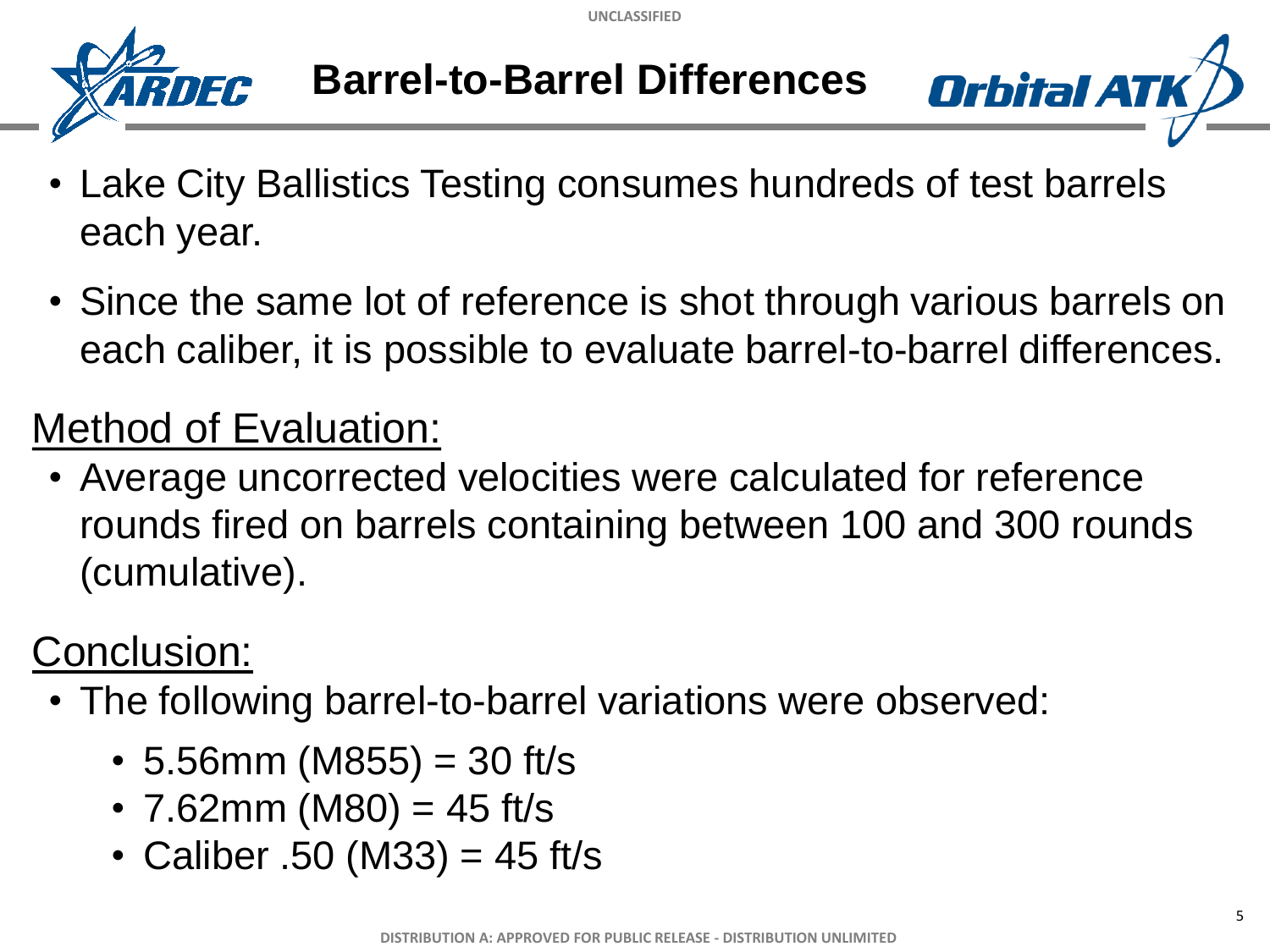

#### **Barrel-to-Barrel Velocity Deltas (100 to 300 ROB)**



Barrel to Barrel Differences: M855 = 30 ft/s; M80 = 45 ft/s; M33 = 45 ft/s

**Orbital ATK**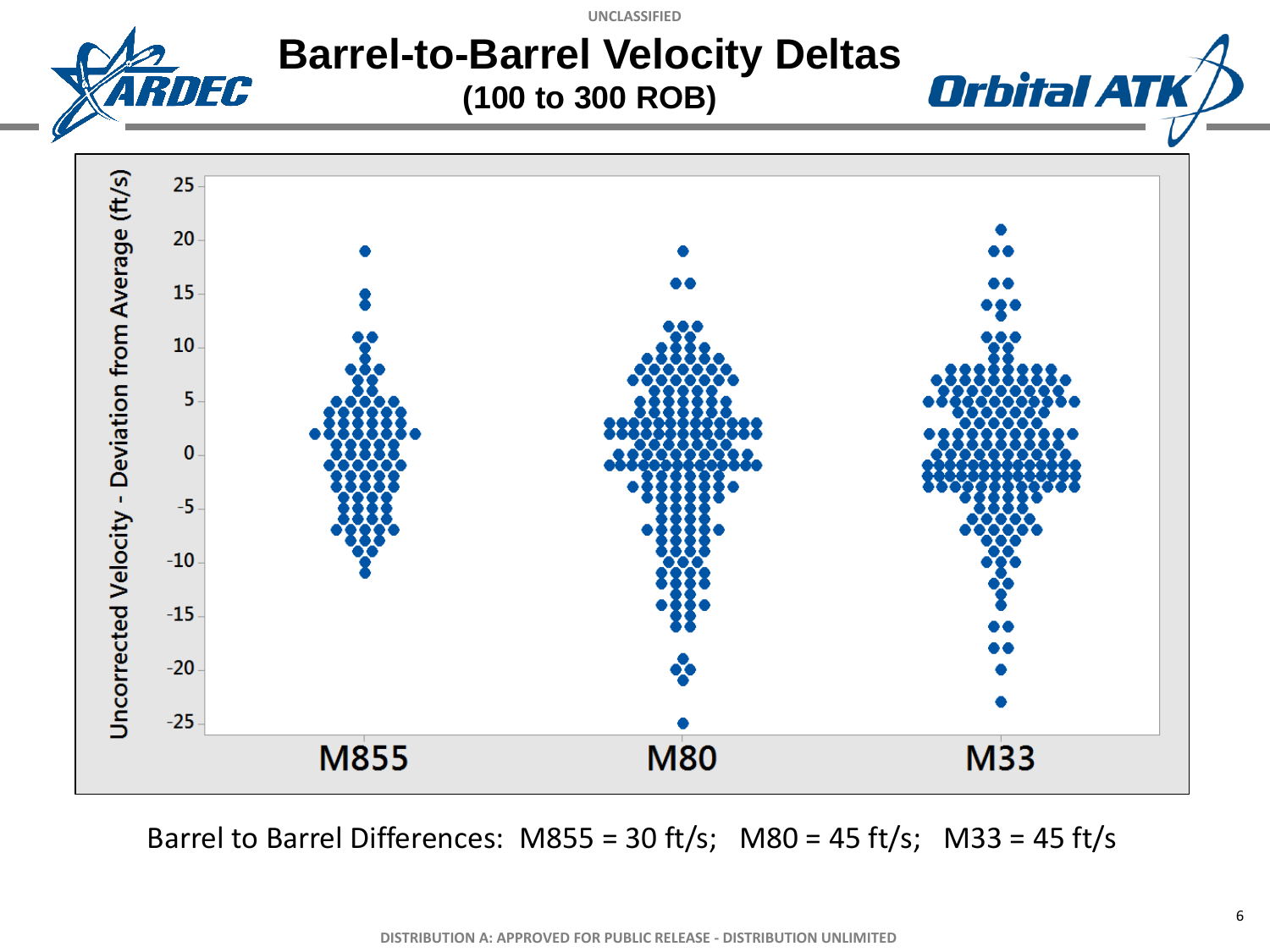

#### **Rounds on Barrel**



- EPVAT test barrels at LCAAP are retired after 1,500 rounds fired.
- Since the same lot of reference is shot prior to testing each day throughout a barrel's life, it is possible to evaluate trends based on barrel influence.

#### Method of Evaluation:

• Calculate the average reference round uncorrected velocity for each 100 rounds on barrel.

- The following rounds-on-barrel variations were observed:
	- $\cdot$  5.56mm (M855) = 40 ft/s
	- $7.62$ mm (M80) = 10 ft/s
	- Caliber .50 (M33) = 10 ft/s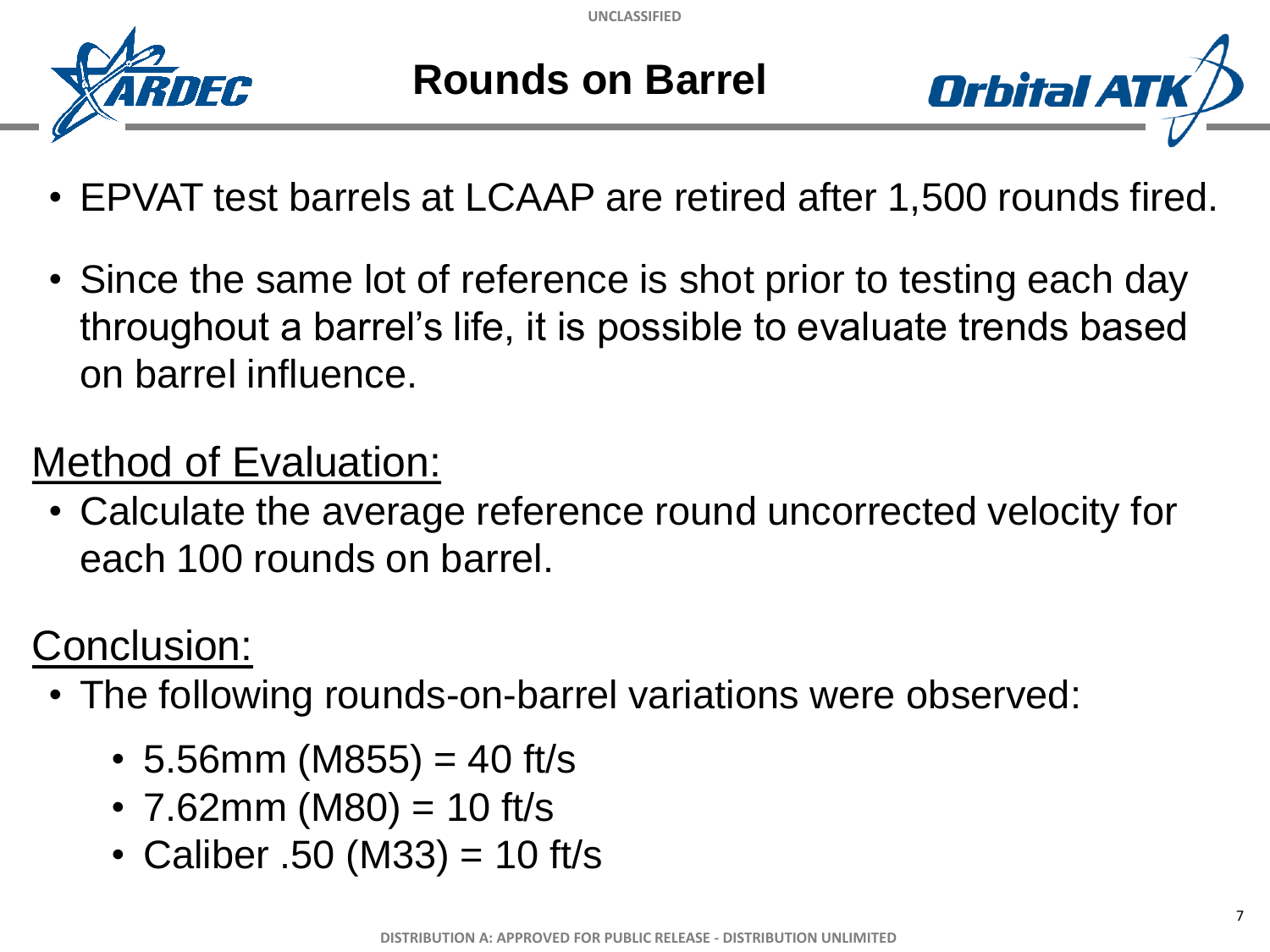

#### **UNCLASSIFIED Uncorrected Velocity vs. Rounds on Barrel**





M33 & M80 Average Velocity drops by 10 ft/s over the life of an EPVAT barrel M855 Average Velocity drops by 40 ft/s over the life of an EPVAT barrel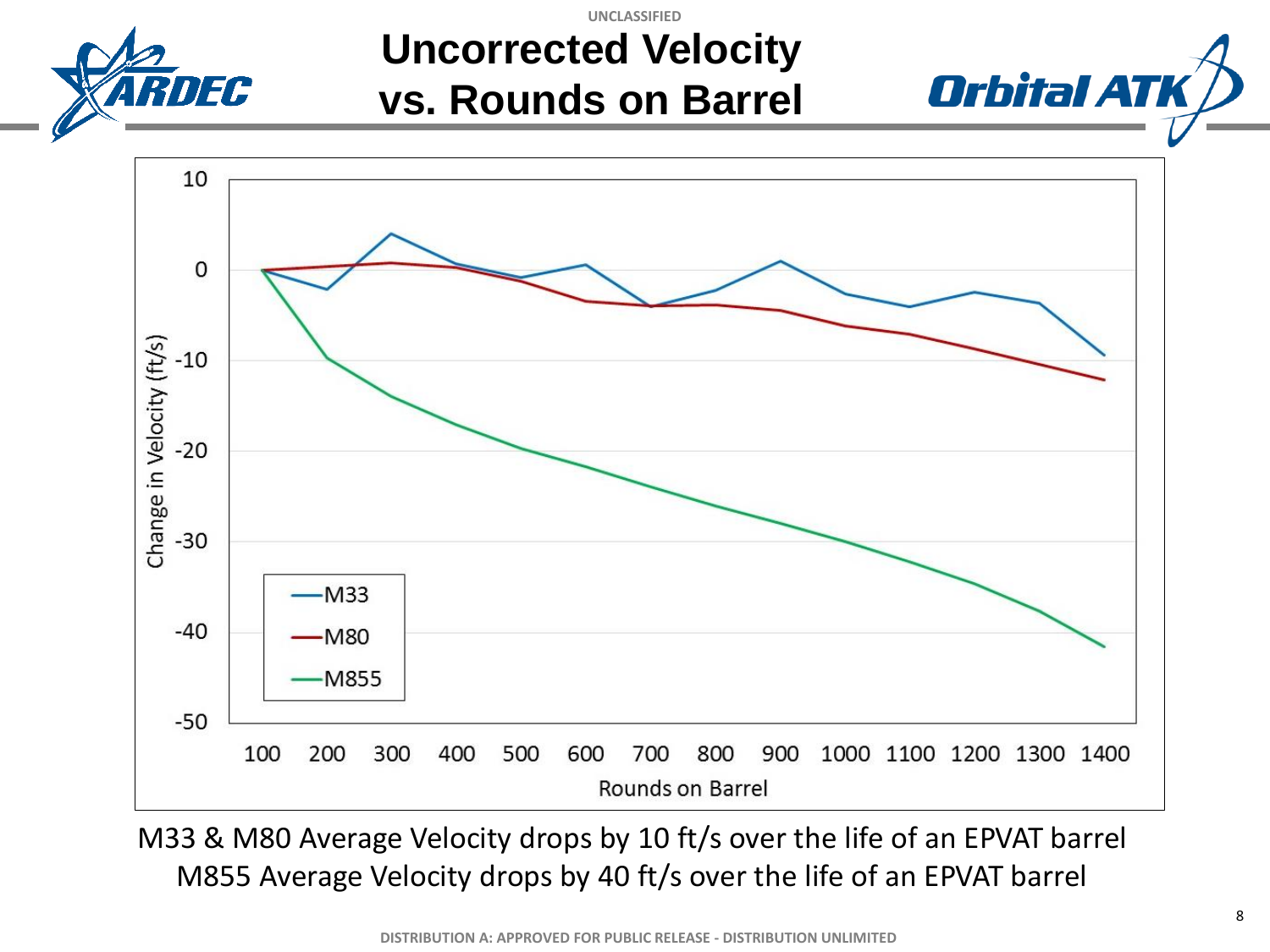

### **Shot-to-Shot Differences**



- Generally, reference rounds are conditioned to ambient prior to validating a test setup.
	- Rounds are taken by the gunner in small quantities from the temperature chamber to the weapon using an insulated container.
- The consistency of reference ammunition provides an excellent opportunity to evaluate shot-to-shot influences during testing.

#### Method of Evaluation:

• Calculate the average uncorrected velocity for each round fired during the 20-round reference evaluation over a two year period.

- Average velocity generally increases throughout a 20-round shot sequence as follows:
	- 5.56mm (M855) = 8 ft/s
	- 7.62mm (M80) = 4 ft/s
	- Caliber .50 (M33) = 4 ft/s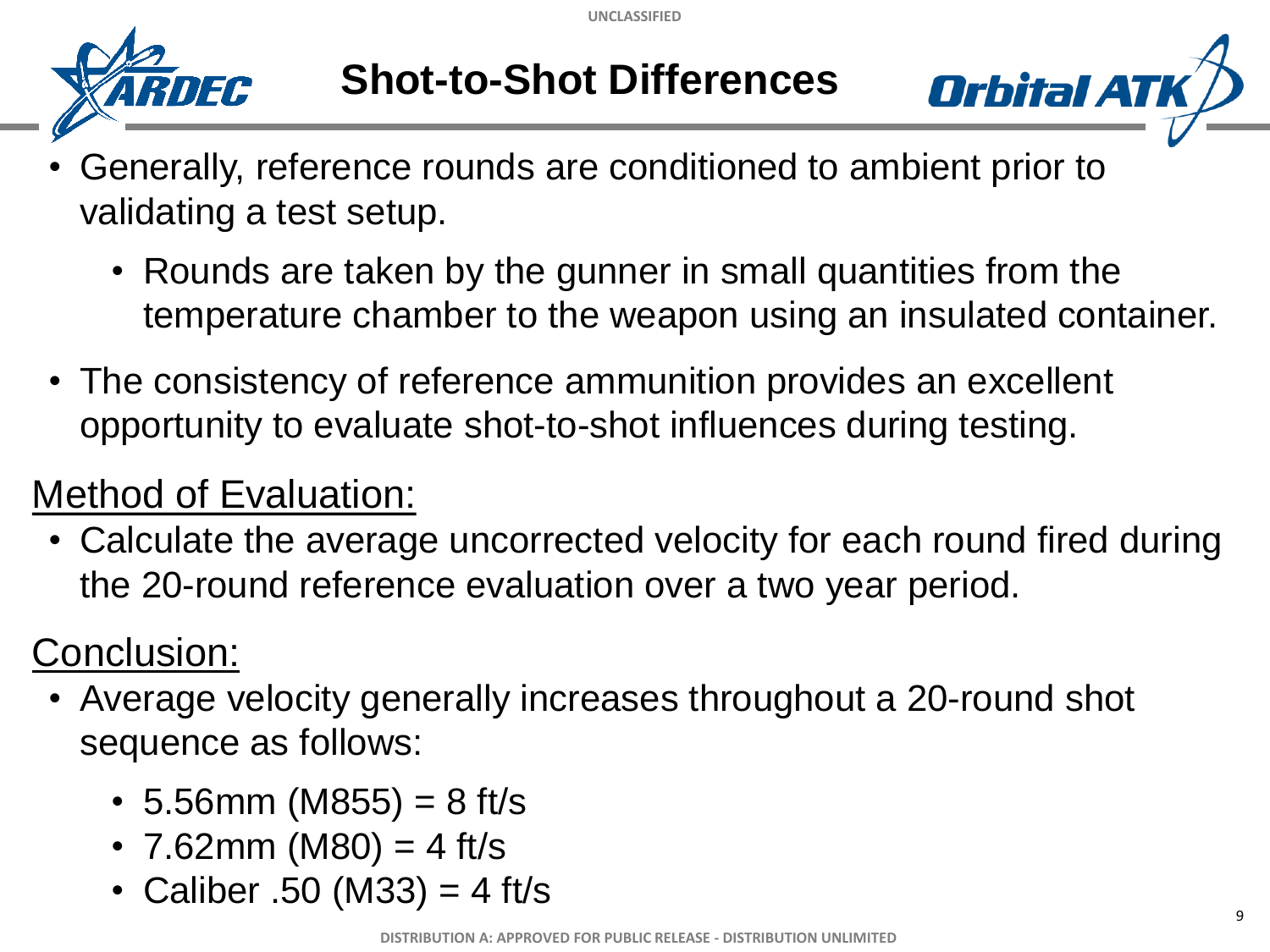

#### **Shot-to-Shot Velocity Delta**



#### M855 Average Velocity increases by 8 ft/s over 20 rounds fired M33 & M80 Average Velocity increases by 4 ft/s over 20 rounds fired

**Orbital ATK**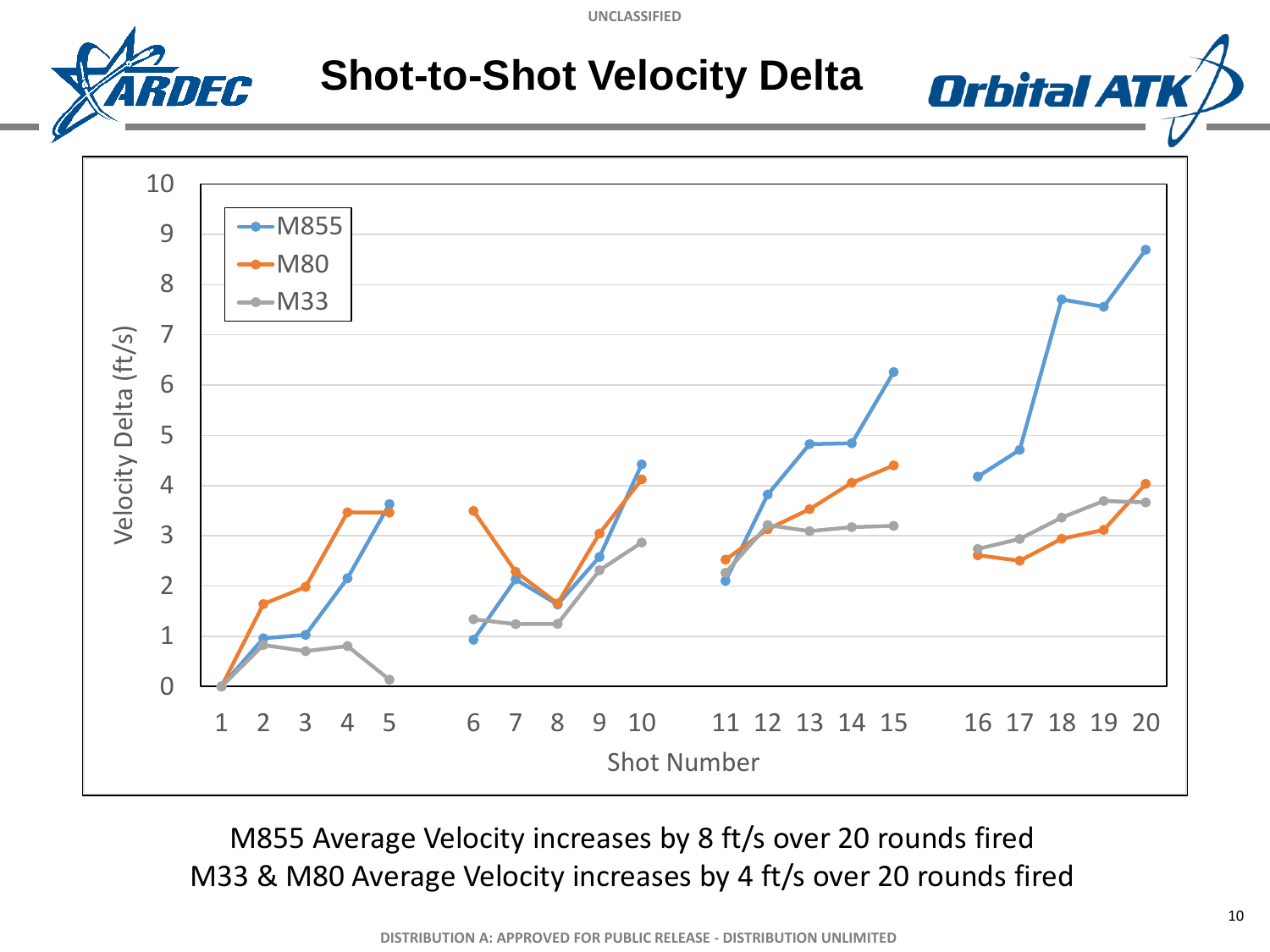



# **Observations from Normal Production**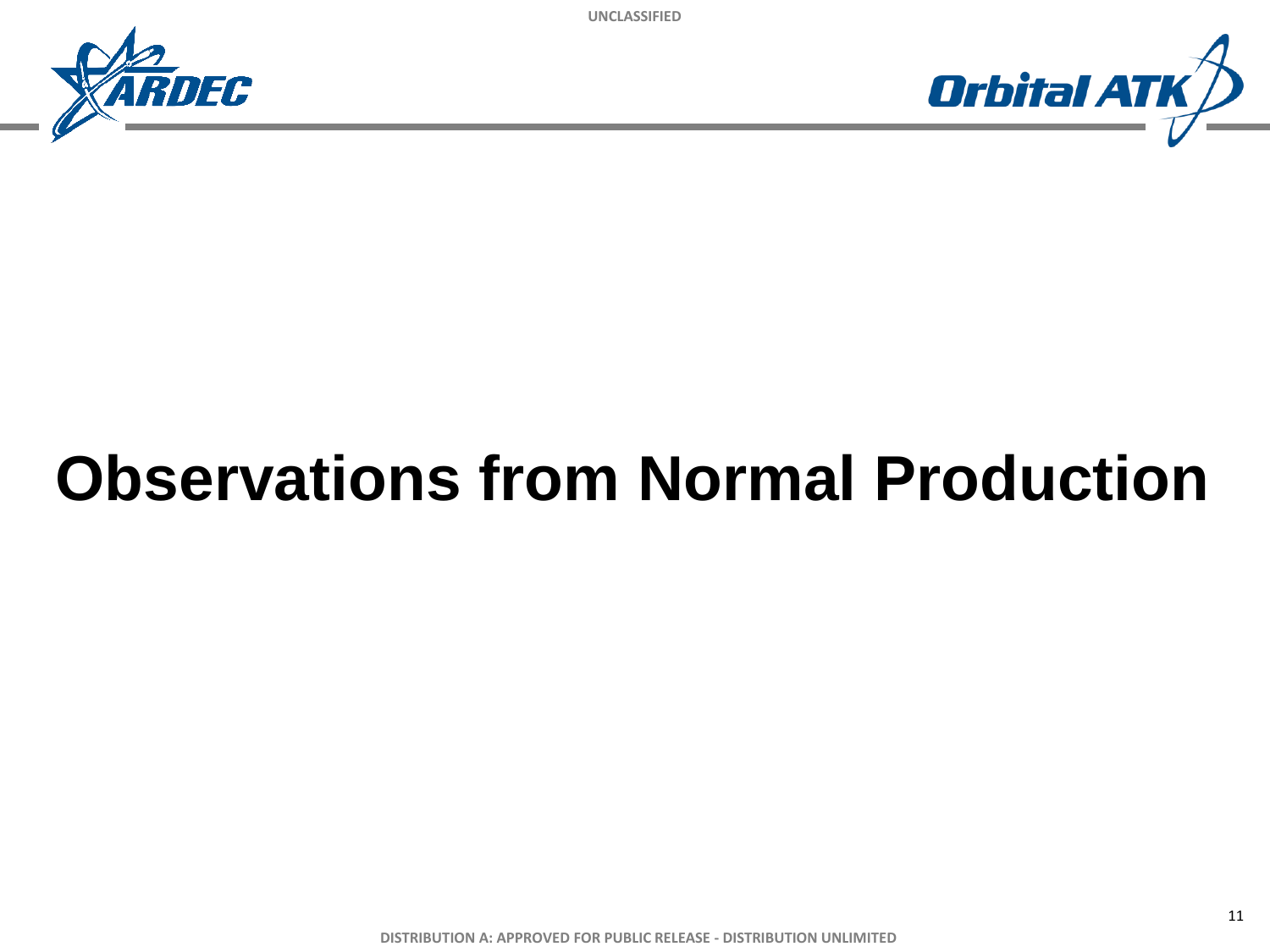



- Lake City consumes many propellant lots during cartridge production.
- As with any manufactured product, propellant is subject to marginal performance variability.
- Lake City goes through a rigorous evaluation process to select a custom charge weight for each propellant lot used in its entirety during ammunition production.
- This process provides an excellent opportunity to evaluate propellant influence to velocity performance.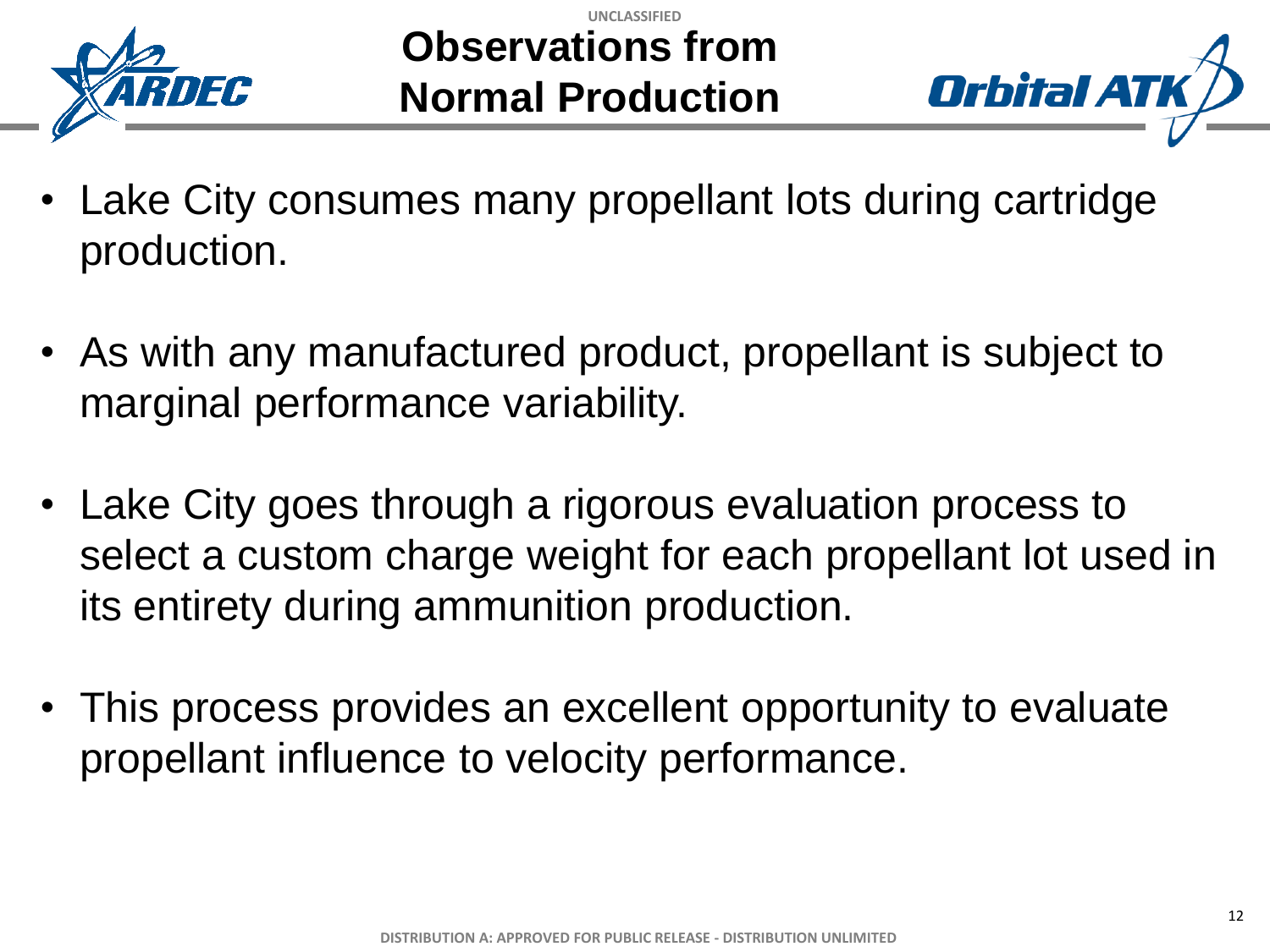

## **Propellant Charge Weights**



- Propellant variations will inevitably lead to fluctuations in charge weights, and in turn, ballistic performance.
	- Grain size/distribution, deterrent placement/quantity, surface coatings, chemical weight percentage variations, moisture content, etc.
- Other variables, sometimes related to trends in subcomponents at the time of charge establishment, can also contribute to differences.
	- Web thickness, projectile weight, case volume, ullage, etc.

#### Method of Evaluation:

• Compare target charge weight for 100 propellant lots for each caliber.

- Target charge weight variations to achieve velocity requirements demonstrate the following trends:
	- 5.56mm (M855) = 1.5 grains / 6%
	- 7.62mm (M80) = 2.5 grains / 6%
	- Caliber .50 (M33) = 24 grains /  $10\%$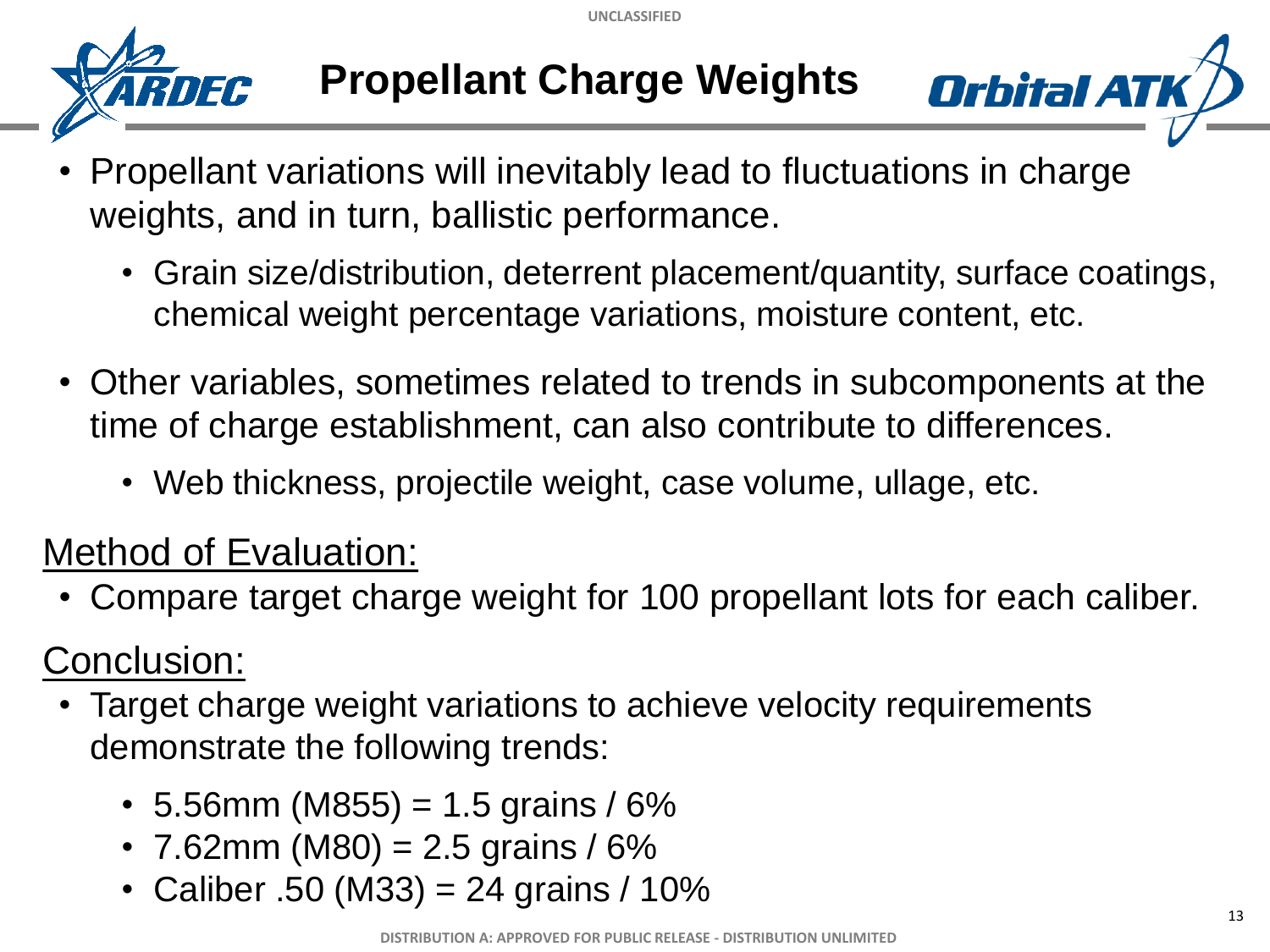#### **Propellant Charge Weights (100 Propellant Lots)**

RDEC

**UNCLASSIFIED**



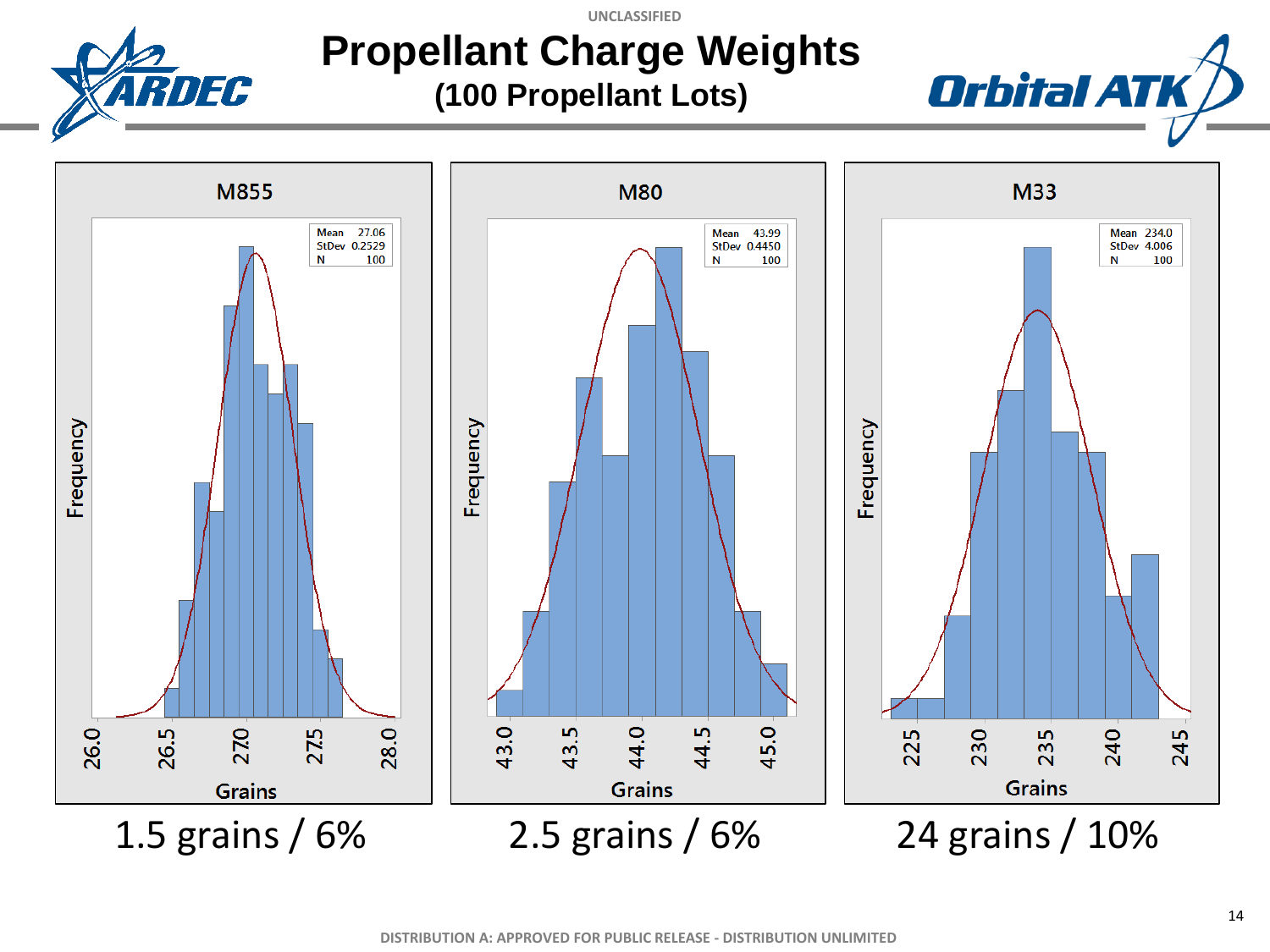

**Charge Weight Velocity Deltas**

• The propellant variables previously discussed, when paired with general variation in cartridge production, have potentially widespread ballistic effects when charge weights are subsequently adjusted.

### Method of Evaluation:

• Identify 100 propellant lots from each caliber that were loaded with at least 2 different charge weights. Perform regression on effect of increasing charge weights.

### Conclusion:

- The effect of incremental charge weight adjustments:
	- $\cdot$  5.56mm (M855): 0.1 grain = 14 ft/s
	- 7.62mm (M80): 0.1 grain = 6 ft/s
	- Caliber .50 (M33): 1.0 grain = 7 ft/s

**Orbital A**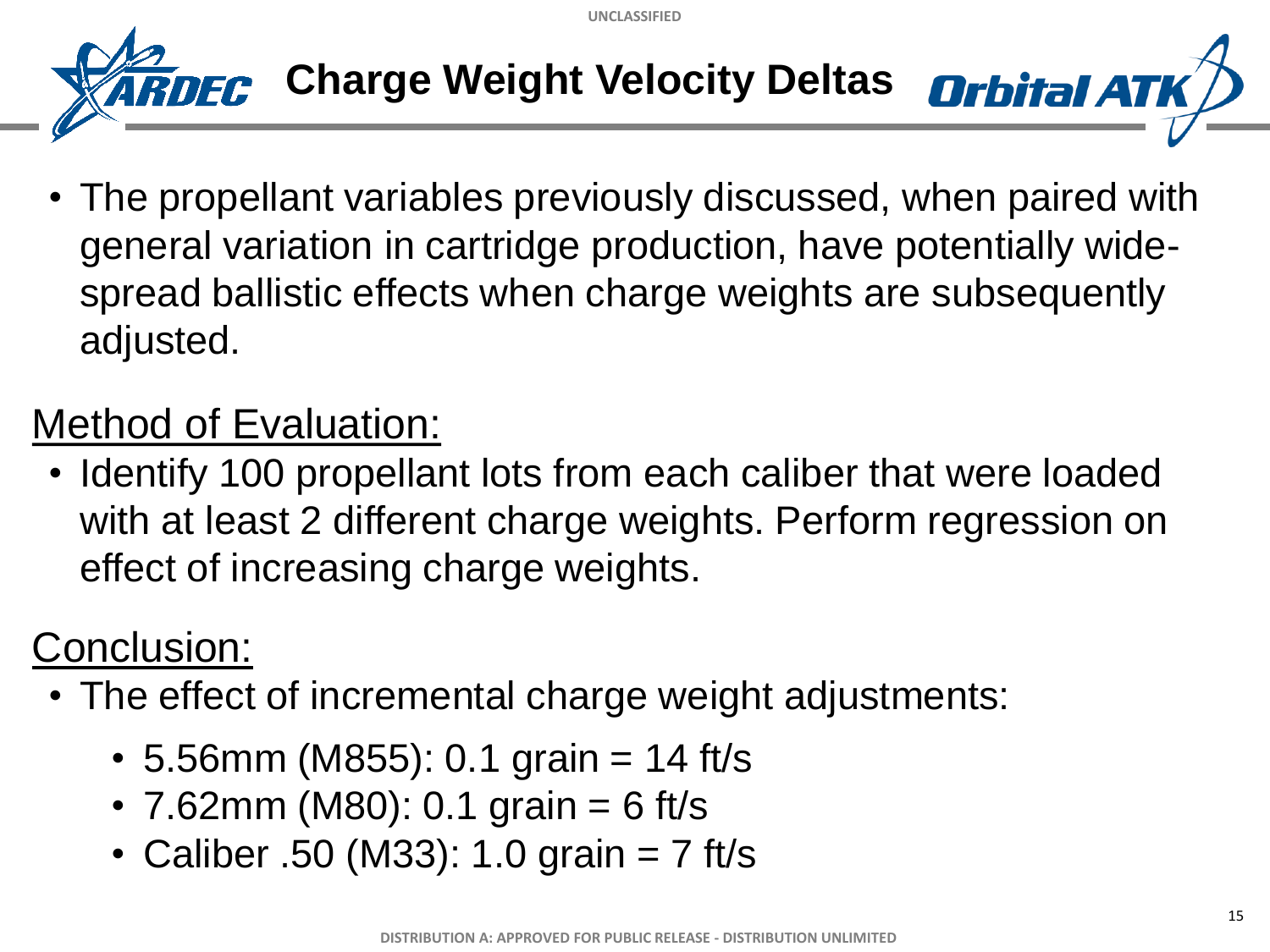

#### **Charge Weight Velocity Deltas (60 Propellant Lots each)**